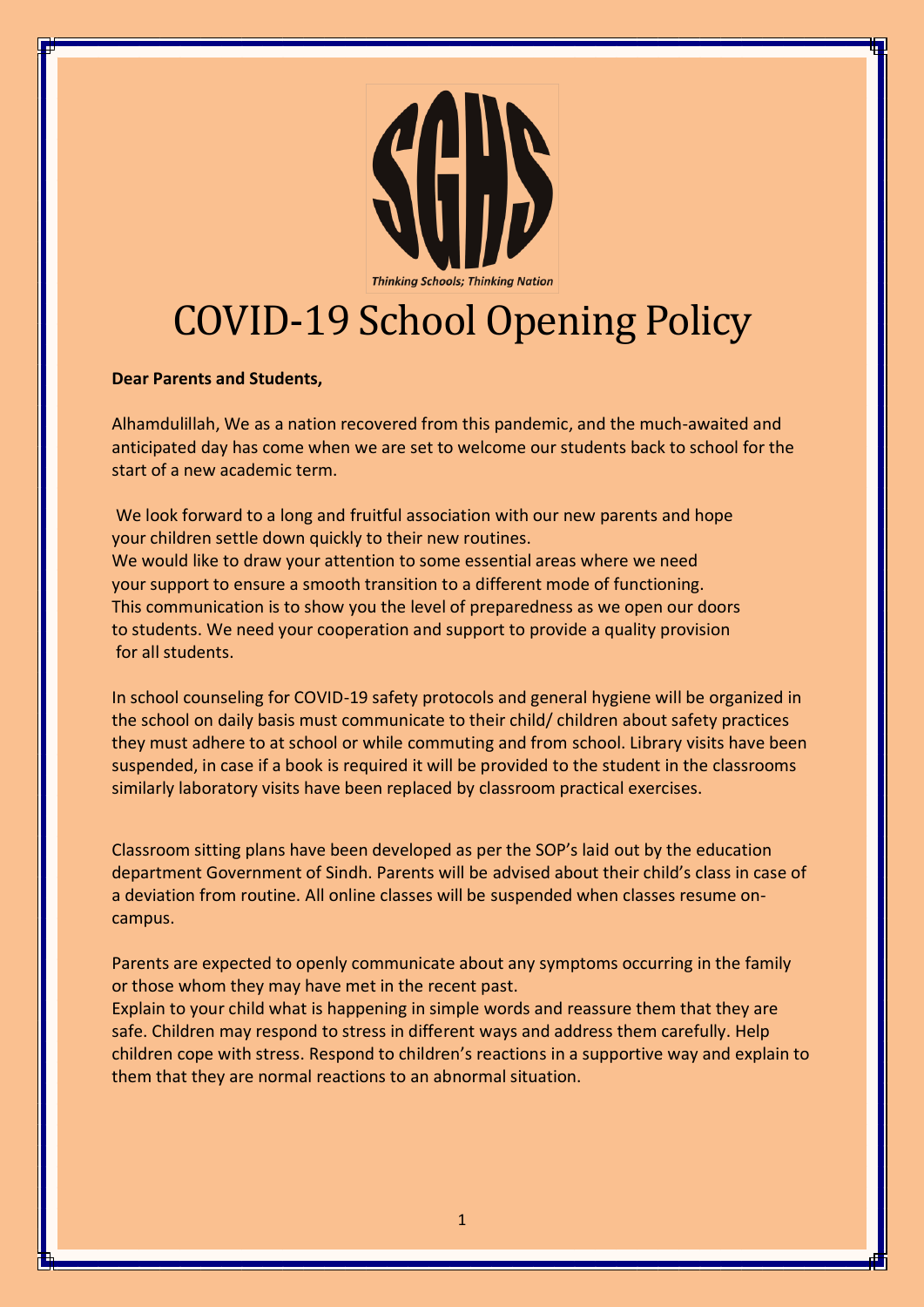## Hygiene:

- **1.** To ensure safety and hygiene at school, it is equally important to maintain general hygiene at home for which daily bath, fresh uniform and stocking trimmed nails & hairs and clean belongings are expected from each student.
- **2.** All students are advised to bring their hand sanitizers.
- **3.** Students are advised to wash their hands as often as is necessary especially after meals.

## Arrivals:

- **1.** All students will have to have their temperature checked every day before they leave home if the temperature is equal to or more than  $100^\circ$  Please keep the child at home.
- **2.** As soon as students reach the school their temperature will be checked at the school gate. If the temperature is normal, the child will be sent to the class. Those whose temperature is found equal to or above  $100.4^{\circ}$  F (recent medical research) will be returned home.
- **3.** Students who have symptoms of COVID-19 will not be allowed to enter the school.
- **4.** A walkthrough disinfecting gate has been installed for the entrance of students to the premises in case, any child is allergic to any substance which constitutes a disinfectant, the school must be informed in writing beforehand.

#### Masks:

- **1.** Wearing face masks is mandatory for all students, which covers their nose and mouth and keep them safe, during the bus ride and while in lessons.
- **2.** Please do send an additional mask in case a student spills food or water soils it.
- **3.** Children may remove their masks only while eating or drinking.

#### Food and Water:

- **1.** Students should carry sufficient food and water to last them for the entire school duration, include a bus ride to and from home.
- **2.** Sharing of food is not permitted and all food will be eaten in the class at the desk where the child is seated. We would advise the students to carry a disposable napkin so as not to soil the workspace.

#### Resource Material:

**1.** Students will not be allowed to share their belongings, including stationery items, books, water bottles, lunch, etc. Therefore, students must bring all their required items each day.

# Dispersal:

- **1.** Students using their transport will be dropped off and collected at the gate. Parents are not allowed to access the building.
- **2.** Parents are required to be on time as students and staff cannot be kept waiting outside for longer than 10 minutes.